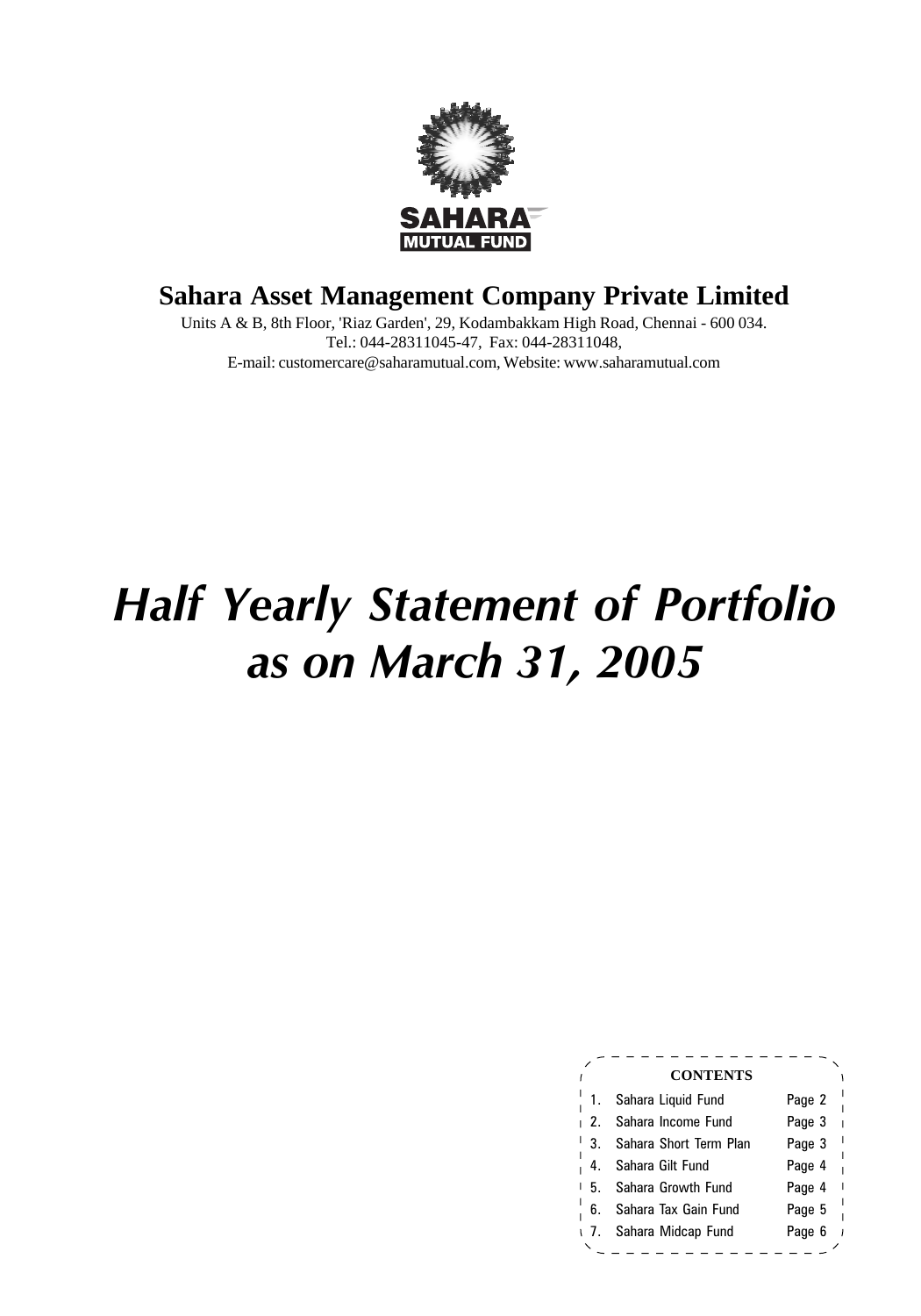## **SAHARA MUTUAL FUND- SAHARA LIQUID FUND** Portfolio as on 31st March 2005

| <b>Name of the Instrument</b>                | 0ty     | <b>Rating</b> | <b>Mkt Value</b><br>(Rs Lacs) | % of Portfolio |
|----------------------------------------------|---------|---------------|-------------------------------|----------------|
| (A) Debt Instruments                         |         |               |                               |                |
| (i) Listed/Traded                            |         |               |                               |                |
| <b>BONDS/ NON CONVERTIBLE DEBENTURES</b>     |         |               |                               |                |
| Industrial Development Bank of India Bonds** | 455000  | $AA+$         | 460.85                        | 3.32%          |
| Industrial Development Bank of India NCD **  | 500000  | $AA+$         | 516.51                        | 3.72%          |
| Citicorp Maruti Finance Ltd**                | 5       | AAA           | 499.43                        | 3.59%          |
| Associates India Financial Services Ltd**    | 450     | AAA           | 450.87                        | 3.24%          |
| <b>HDFC Ltd</b>                              | 450000  | AAA           | 449.29                        | 3.23%          |
| <b>Privately Placed</b>                      |         |               |                               |                |
| SREI Infrastructure Finance Ltd -NCD         | 1000000 | $PR1 +$       | 1000.00                       | 7.19%          |
| <b>FLOATING RATE NCDs</b>                    |         |               |                               |                |
| Industrial Development Bank of India**       | 400000  | $AA+$         | 400.00                        | 2.88%          |
| (ii) Privately Placed/Unlisted               |         |               |                               |                |
| <b>Pass Through Certificates</b>             |         |               |                               |                |
| GE Capital Services - PTC**                  | 5       | $P1 + SO$     | 509.52                        | 3.67%          |
| ICICI Bank- PTC**                            | 10      | AAA(SO)       | 361.92                        | 2.60%          |
| Tata Motors Ltd - PTC**                      | 5       | AAA(SO)       | 348.46                        | 2.51%          |
| <b>FLOATING RATE NCDs</b>                    |         |               |                               |                |
| Sundaram Finance Ltd**                       | 1000000 | $P1+$         | 1000.00                       | 7.19%          |
| Berger Paints Ltd**                          | 970000  | $P1+$         | 970.00                        | 6.98%          |
| Madras Cements Ltd**                         | 770000  | $P1+$         | 770.00                        | 5.54%          |
| MIRC Electronics**                           | 570000  | $AA+$         | 570.00                        | 4.10%          |
| Citi Financial Consumer Finance India Ltd**  | 500000  | AAA           | 500.00                        | 3.60%          |
| Whirlpool**                                  | 470000  | $P1+$         | 470.00                        | 3.38%          |
| (B) Money Market Instruments                 |         |               |                               |                |
| <b>COMMERCIAL PAPER/CDs</b>                  |         |               |                               |                |
| Exim Bank Ltd**                              | 1000000 | $P1 +$        | 995.41                        | 7.16%          |
| <b>T BILLS</b>                               |         | Sov           | 1821.07                       | 13.10%         |
| <b>SHORT TERM DEPOSITS</b>                   |         |               |                               |                |
| <b>Bank of Maharashtra</b>                   | 950000  | FD.           | 950.00                        | 6.83%          |
| Laxmi Vilas Bank Ltd                         | 500000  | FD            | 500.00                        | 3.60%          |
| <b>Net Current Assets/ Receivables</b>       |         |               | 358.16                        | 2.58%          |
| <b>TOTAL</b>                                 |         |               | 13901.49                      | 100.00%        |

\*\* Thinly Traded / Non Traded securities

**Notes:**

1. No NPAs as per SEBI guidelines

2. Total Outstanding exposure in derivatives instrument at the end of the period - Nil

3. Total investments in foreign securities ADR/GDRs at the end of the period - Nil

| 4. NAV per unit                           | Dividend (Rs) | Growth (Rs) |
|-------------------------------------------|---------------|-------------|
| at the beginning of the period 01/10/2004 | 10.3892       | 11.5439     |
| at the end of the period 31/03/2005       | 10.2365       | 11.9127     |

5. Average Maturity Tenor- 58 days

6. Dividend declared during the half year period-Daily dividend declared in this scheme from February 26, 2004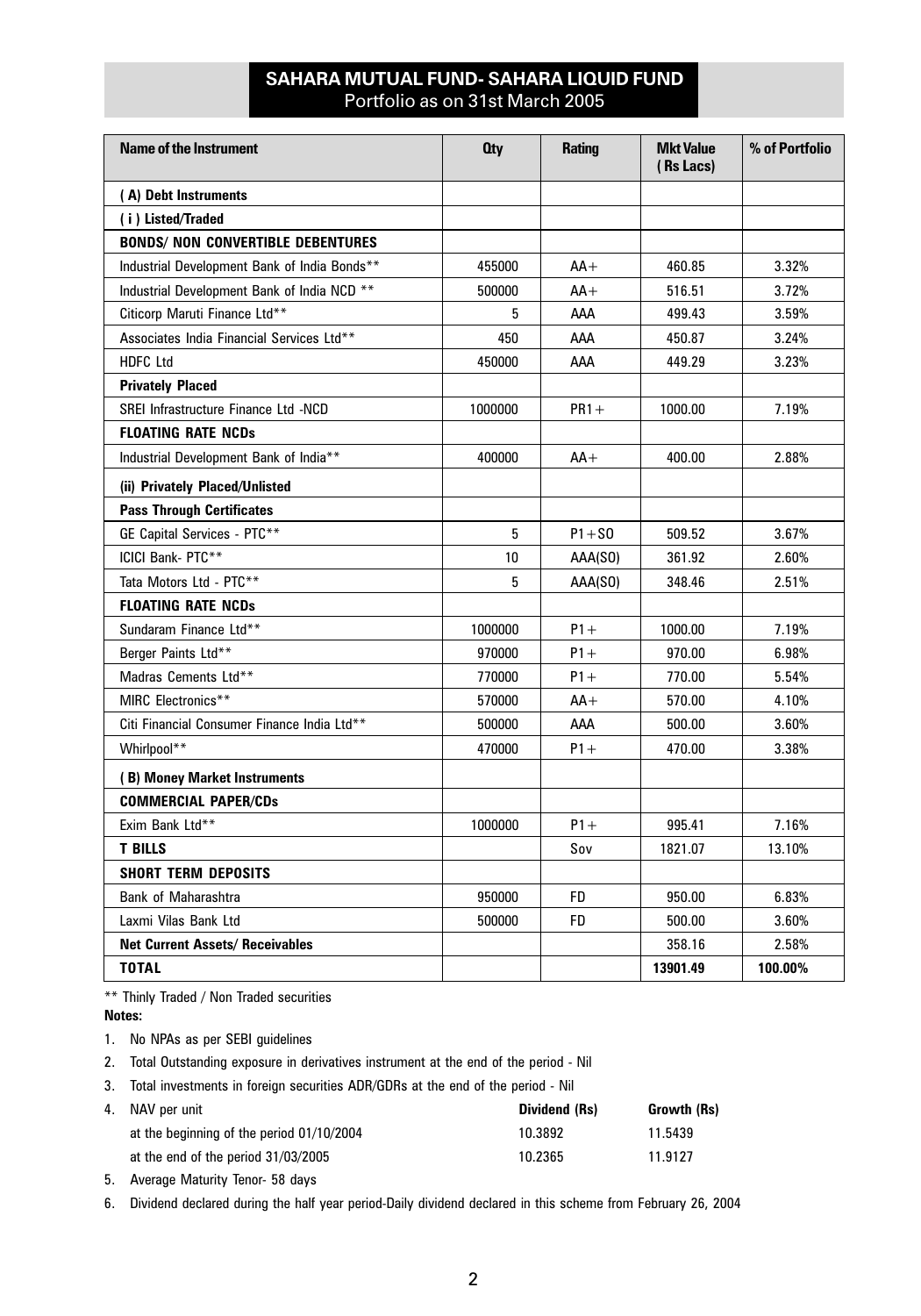## **SAHARA MUTUAL FUND - SAHARA INCOME FUND** Portfolio as on 31st March 2005

| Name of the Instrument                        | <b>Rating</b> | 0 <sub>tv</sub> | <b>Mkt Value</b><br>(Rs Lacs) |        | % of NAV |
|-----------------------------------------------|---------------|-----------------|-------------------------------|--------|----------|
| (a) Debt Instruments                          |               |                 |                               |        |          |
| i) Listed/Traded                              |               |                 |                               |        |          |
| <b>BONDS/ NON CONVERTIBLE DEBENTURES</b>      |               |                 |                               |        | 36.52%   |
| Associates India Financial Services Ltd **    | AAA           | 50              | 50.09                         | 12.57% |          |
| Housing Development Finance Corp (HDFC)       | AAA           | 50000           | 49.92                         | 12.52% |          |
| Industrial Development Bank of India Bonds ** | $AA+$         | 45000           | 45.57                         | 11.43% |          |
| (b) GOI Securities                            |               |                 |                               |        | 53.37%   |
| 11.68% CG 2006                                | Sov           | 165000          | 174.76                        | 43.84% |          |
| 12.32% CG 2011                                | Sov           | 30000           | 38.00                         | 9.53%  |          |
| <b>Cash/Receivables/Net Current Assets</b>    |               |                 | 40.28                         | 10.10% | 10.10%   |
| <b>TOTAL</b>                                  |               |                 | 398.62                        |        | 100.00%  |

\*\* Thinly Traded/ Non Traded securities

#### **Notes:**

- 1. No NPAs as per SEBI guidelines
- 2. Total outstanding exposure in derivatives instruments at the end of the period Nil
- 3. Total investments in foreign securities ADR/GDRs at the end of the period Nil

| 4. NAV per unit                           | Dividend (Rs.) | Growth (Rs) |
|-------------------------------------------|----------------|-------------|
| at the beginning of the period 01/10/2004 | 10.3892        | 11.5439     |
| at the end of the period 31/03/2005       | 10.6051        | 11.7825     |
|                                           |                |             |

- 5. Average Maturity Tenor- 1.12 years
- 6. Dividend declared during the half year period Nil

## **SAHARA MUTUAL FUND - SAHARA SHORT TERM PLAN** Portfolio as on 31st March 2005

| Name of the Instrument                 | <b>Rating</b> | <b>Oty</b> | <b>Mkt Value</b><br><b>Rs Lacs</b> ) | % of NAV |         |
|----------------------------------------|---------------|------------|--------------------------------------|----------|---------|
| (a) Debt instruments                   |               |            |                                      |          |         |
| <b>Privately Placed</b>                |               |            |                                      |          |         |
| <b>Floating Rate NCDs</b>              |               |            |                                      |          | 35.45%  |
| Berger Paints Ltd**                    | $P1+$         | 30000      | 30.00                                | 8.86%    |         |
| Madras Cements Ltd**                   | $P1+$         | 30000      | 30.00                                | 8.86%    |         |
| Whirlpool**                            | $P1+$         | 30000      | 30.00                                | 8.86%    |         |
| MIRC Electronics**                     | $P1+$         | 30000      | 30.00                                | 8.86%    |         |
| (b) Money Market Instruments           |               |            |                                      |          |         |
| T Bills                                | Sov           | 175000     | 173.62                               | 51.29%   | 51.29%  |
| <b>Net Current Assets/ Receivables</b> |               |            | 44.90                                | 13.26%   | 13.26%  |
| TOTAL                                  |               |            | 338.52                               |          | 100.00% |

\*\* Thinly Traded/ Non Traded securities

#### **Notes:**

- 1. No NPAs as per SEBI guidelines
- 2. Total Outstanding exposure in derivatives instruments at the end of the period Nil
- 3. Total investments in foreign securities ADR/GDRs at the end of the period Nil

| 4. NAV per unit                                  | Dividend (Rs)      | Growth (Rs) |
|--------------------------------------------------|--------------------|-------------|
| at the beginning of the period 01/10/2004        | 10.4430            | 11.4380     |
| at the end of the period 31/03/2005              | 10.5190            | 11.6656     |
| 5. Average Maturity Tenor - 7 days               |                    |             |
| 6. Dividend declared during the half year period | <b>Record Date</b> | Dividend%   |

18.10.2004 0.40% 01.12.2004 0.35% 01.02.2005 0.40%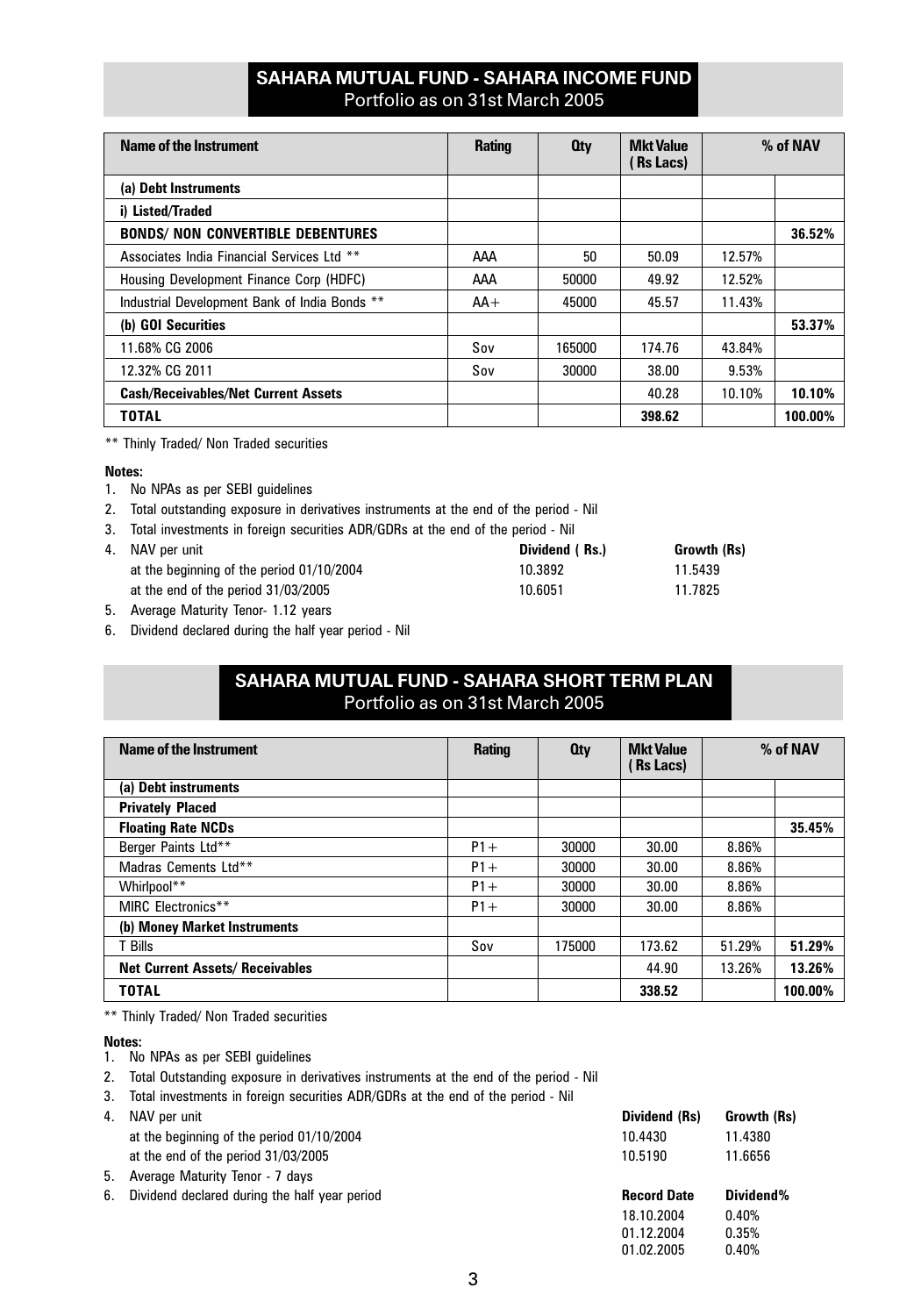## **SAHARA MUTUAL FUND - SAHARA GILT FUND** Portfolio as on 31st March 2005

| Name of the Instrument               | <b>Rating</b> | 0 <sub>ty</sub> | <b>Mkt Value</b><br><b>Rs Lacs</b> ) |        | % of NAV |
|--------------------------------------|---------------|-----------------|--------------------------------------|--------|----------|
| (a) Debt Instruments (listed)        |               |                 |                                      |        |          |
| <b>GOI Securities</b>                |               |                 |                                      |        | 75.31%   |
| 12.32% CG 2011                       | Sov           | 1470000         | 1862.07                              | 31.64% |          |
| 12.00% CG 2008                       | Sov           | 1000000         | 1161                                 | 19.73% |          |
| 11.68% CG 2006                       | Sov           | 835000          | 884.43                               | 15.03% |          |
| 7.55% CG 2010                        | Sov           | 500000          | 525.25                               | 8.92%  |          |
| <b>Money Market Instruments</b>      |               |                 |                                      |        |          |
| <b>T</b> Bills                       | Sov           |                 | 965.52                               | 16.40% | 16.40%   |
| (b) Net Current Assets / Receivables |               |                 | 487.65                               | 8.29%  | 8.29%    |
| <b>TOTAL</b>                         |               |                 | 5885.92                              |        | 100.00%  |

**Notes:**

- 1. No NPAs as per SEBI guidelines
- 2. Total outstanding exposure in derivatives instruments at the end of the period Nil
- 3. Total investments in foreign securities ADR/GDRs at the end of the period Nil
- 
- 4. NAV per unit **Constanting of the period 01/10/2004 Dividend (Rs) Dividend (Rs) Growth (Rs)** at the beginning of the period 01/10/2004 **Dividend 10.3005 CONSTAND 11.2638** at the beginning of the period 01/10/2004 10.3005 11.2638<br>at the end of the period 31/03/2005 10.4223 11.3970 at the end of the period 31/03/2005
- 5. Average Maturity Tenor : 3.13 Years
- 6. Dividend declared during the half year period Nil

| SAHARA MUTUAL FUND- SAHARA GROWTH FUND |  |
|----------------------------------------|--|
| Portfolio as on 31st March 2005        |  |

| <b>Sector</b>            | Name of the Instrument          | <b>Oty</b> | <b>Mkt Value</b><br>(Rs Lacs) | % of Grand<br><b>Total</b> |
|--------------------------|---------------------------------|------------|-------------------------------|----------------------------|
| Energy                   | National Thermal Power Corp Ltd | 50000      | 42.65                         | 6.78%                      |
|                          | Oil & Natural Gas Corp of India | 4000       | 35.41                         | 5.63%                      |
|                          | Hindustan Petroleum Corp Ltd    | 11000      | 33.48                         | 5.32%                      |
|                          | Neyveli Lignite Corporation Ltd | 45000      | 29.70                         | 4.72%                      |
| Industrial Manufacturing | <b>Bharat Flectronics Ltd</b>   | 4000       | 26.72                         | 4.25%                      |
|                          | Asea Brown Boveri Ltd           | 2000       | 23.27                         | 3.70%                      |
|                          | <b>Bharat Forge Ltd</b>         | 1699       | 21.17                         | 3.36%                      |
|                          | SKF India Ltd.                  | 10000      | 19.15                         | 3.04%                      |
|                          | Larsen and Toubro Limited       | 1760       | 17.59                         | 2.80%                      |
| Consumer Goods           | Voltas Ltd.                     | 14000      | 32.04                         | 5.09%                      |
|                          | Tata Coffee Ltd                 | 10000      | 29.54                         | 4.70%                      |
|                          | Tata Tea Ltd                    | 5500       | 28.73                         | 4.57%                      |
| Automobiles              | Tata Motors Ltd                 | 7000       | 28.95                         | 4.60%                      |
|                          | Majestic Auto Ltd.              | 26533      | 14.3                          | 2.27%                      |
|                          | Mahindra & Mahindra I td        | 1500       | 7.45                          | 1.18%                      |
| <b>Metals</b>            | Hindustan Zinc Ltd              | 21300      | 36.21                         | 5.76%                      |
|                          | Sesa Goa Ltd                    | 1500       | 10.97                         | 1.74%                      |
| IT                       | Tata Consultancy Services Ltd   | 3000       | 42.96                         | 6.83%                      |
| Pharmaceuticals          | Smithkline Glaxo Ltd            | 5000       | 35.94                         | 5.71%                      |
|                          | <b>IPCA Laboratories Ltd</b>    | 2448       | 7.34                          | 1.17%                      |
| Cement & Cement products | <b>Grasim Industries Ltd</b>    | 3000       | 36.43                         | 5.79%                      |
| Services                 | The Shipping Corp of India Ltd  | 23500      | 35.12                         | 5.58%                      |
|                          | <b>Current Assets</b>           |            | 34.03                         | 5.41%                      |
| <b>Grand Total</b>       |                                 |            | 629.15                        | 100.00%                    |

#### **Notes:**

1. No NPAs as per SEBI guidelines

2. Total Value and percentage of illiquid equity shares- Nil

3. Total Outstanding exposure in derivatives instruments at the end of the period - Nil

4. Total investments in foreign securities ADR/GDRs at the end of the period - Nil

| 5. NAV per unit                                  | Dividend (Rs)      | Growth (Rs) |
|--------------------------------------------------|--------------------|-------------|
| at the beginning of the period 01/10/2004        | 17.00              | 21.09       |
| at the end of the period 31/03/2005              | 16.98              | 24.65       |
| 6. Porfolio Turnover Ratio-144.65%               |                    |             |
| 7. Dividend declared during the half year period | <b>Record Date</b> | % of Div    |
|                                                  | 28.01.2005         | 30.00%      |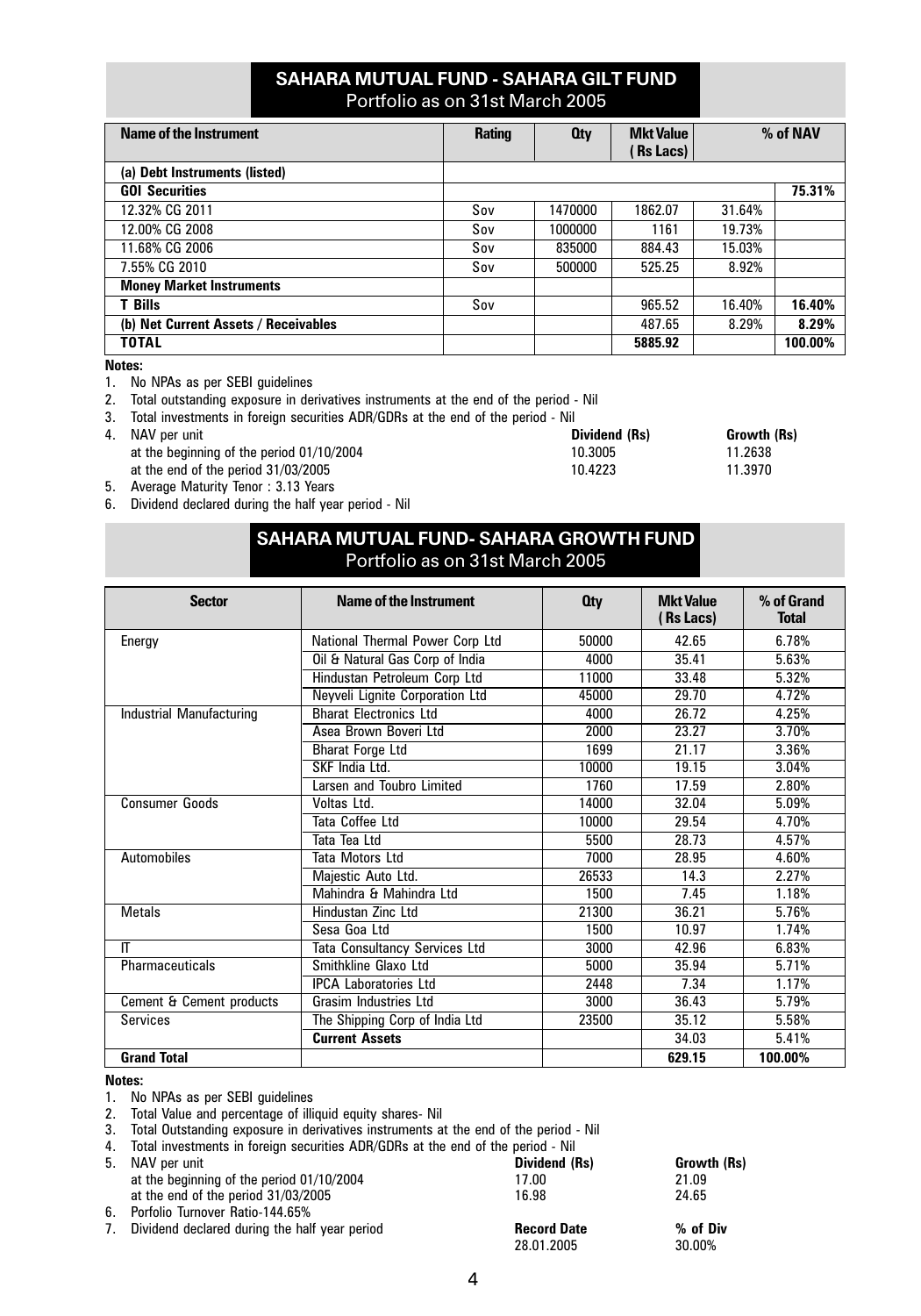## **SAHARA MUTUAL FUND - SAHARA TAX GAIN FUND** Portfolio as on 31st March 2005

| <b>Sector</b>                       | <b>Name of the Instrument</b>          | 0ty   | <b>Mkt Value</b><br>(Rs Lacs) | % NAV   |
|-------------------------------------|----------------------------------------|-------|-------------------------------|---------|
| Energy                              | Oil & Natural Gas Corp of India        | 1400  | 12.39                         | 5.95%   |
|                                     | Hindustan Petroleum Corp Ltd           | 3600  | 10.95                         | 5.26%   |
|                                     | Neyveli Lignite Corporation Ltd        | 11500 | 7.59                          | 3.65%   |
|                                     | National Thermal Power Corp Ltd        | 6500  | 5.54                          | 2.66%   |
|                                     | Ahmedabad Electric Company             | 2500  | 3.11                          | 1.49%   |
| Industrial Manufacturing            | Asea Brown Boveri Ltd                  | 600   | 6.98                          | 3.35%   |
|                                     | SKF India Ltd.                         | 3500  | 6.70                          | 3.22%   |
|                                     | <b>Bharat Electronics Ltd</b>          | 700   | 4.67                          | 2.24%   |
|                                     | <b>Bharat Forge Ltd</b>                | 355   | 4.62                          | 2.22%   |
| Automobile                          | Punjab Tractors Ltd.                   | 5000  | 8.01                          | 3.85%   |
|                                     | Denso India Ltd.                       | 8969  | 5.65                          | 2.72%   |
|                                     | Mahindra & Mahindra Ltd                | 1000  | 4.97                          | 2.39%   |
| <b>Metals</b>                       | Hindustan Zinc Ltd                     | 3385  | 5.75                          | 2.76%   |
|                                     | Tata Iron & Steel Company Ltd          | 1600  | 6.41                          | 3.08%   |
|                                     | Tinplate Company Of India Ltd.         | 11000 | 5.29                          | 2.54%   |
|                                     | Sesa Goa Ltd                           | 200   | 1.46                          | 0.70%   |
| Telecom                             | Mahanagar Telephone Nigam Ltd          | 8500  | 9.67                          | 4.65%   |
|                                     | Videsh Sanchar Nigam Ltd               | 4500  | 8.27                          | 3.97%   |
| <b>Consumer Goods</b>               | Tata Coffee Ltd                        | 2000  | 5.90                          | 2.84%   |
|                                     | Voltas Ltd.                            | 23500 | 5.38                          | 2.59%   |
|                                     | Williamson Tea Assam Ltd.              | 3500  | 4.78                          | 2.30%   |
| IT                                  | Tata Consultancy Services Ltd          | 525   | 7.51                          | 3.61%   |
|                                     | Helios & Matheson Information          | 3000  | 4.71                          | 2.26%   |
| Chemicals                           | Atul Ltd                               | 10000 | 7.64                          | 3.67%   |
|                                     | Indian Petrochemicals Corporation Ltd. | 3200  | 5.18                          | 2.49%   |
| <b>Pharmaceuticals</b>              | Smithkline Glaxo Ltd                   | 1000  | 7.19                          | 3.46%   |
|                                     | <b>Indoco Remedies Ltd</b>             | 1000  | 3.00                          | 1.44%   |
|                                     | <b>IPCA Laboratories</b>               | 3200  | 2.49                          | 1.20%   |
| <b>Cement &amp; Cement Products</b> | <b>Grasim Industries Ltd</b>           | 700   | 8.50                          | 4.08%   |
| <b>Financial Services</b>           | Vijaya Bank Ltd                        | 6000  | 3.85                          | 1.85%   |
|                                     | <b>State Bank of Travancore</b>        | 75    | 1.51                          | 0.73%   |
|                                     | State Bank of Bikaner & Jaipur         | 40    | 0.94                          | 0.45%   |
| <b>Services</b>                     | Great Eastern Shipping Co. Ltd.        | 3861  | 5.94                          | 2.85%   |
|                                     | <b>Current Assets</b>                  |       | 15.53                         | 7.46%   |
| <b>GRAND TOTAL</b>                  |                                        |       | 208.08                        | 100.00% |

#### **Notes:**

- 1. No NPAs as per SEBI guidelines
- 2. Total Value and percentage of illiquid equity shares- Nil
- 3. Total Outstanding exposure in derivatives instruments at the end of the period Nil
- 4. Total investments in foreign securities ADR/GDRs at the end of the period Nil

| 5. | NAV per unit                                  | Dividend (Rs)      | Growth (Rs) |
|----|-----------------------------------------------|--------------------|-------------|
|    | at the beginning of the period 01/10/2004     | 62.34              | 73.13       |
|    | at the end of the period 31/03/2005           | 42.94              | 85.93       |
| 6. | Porfolio Turnover Ratio-195.41%               |                    |             |
| 7. | Dividend declared during the half year period | <b>Record Date</b> | Dividend%   |
|    |                                               | 19.01.2005         | 100%        |
|    |                                               | 29.03.2005         | 200%        |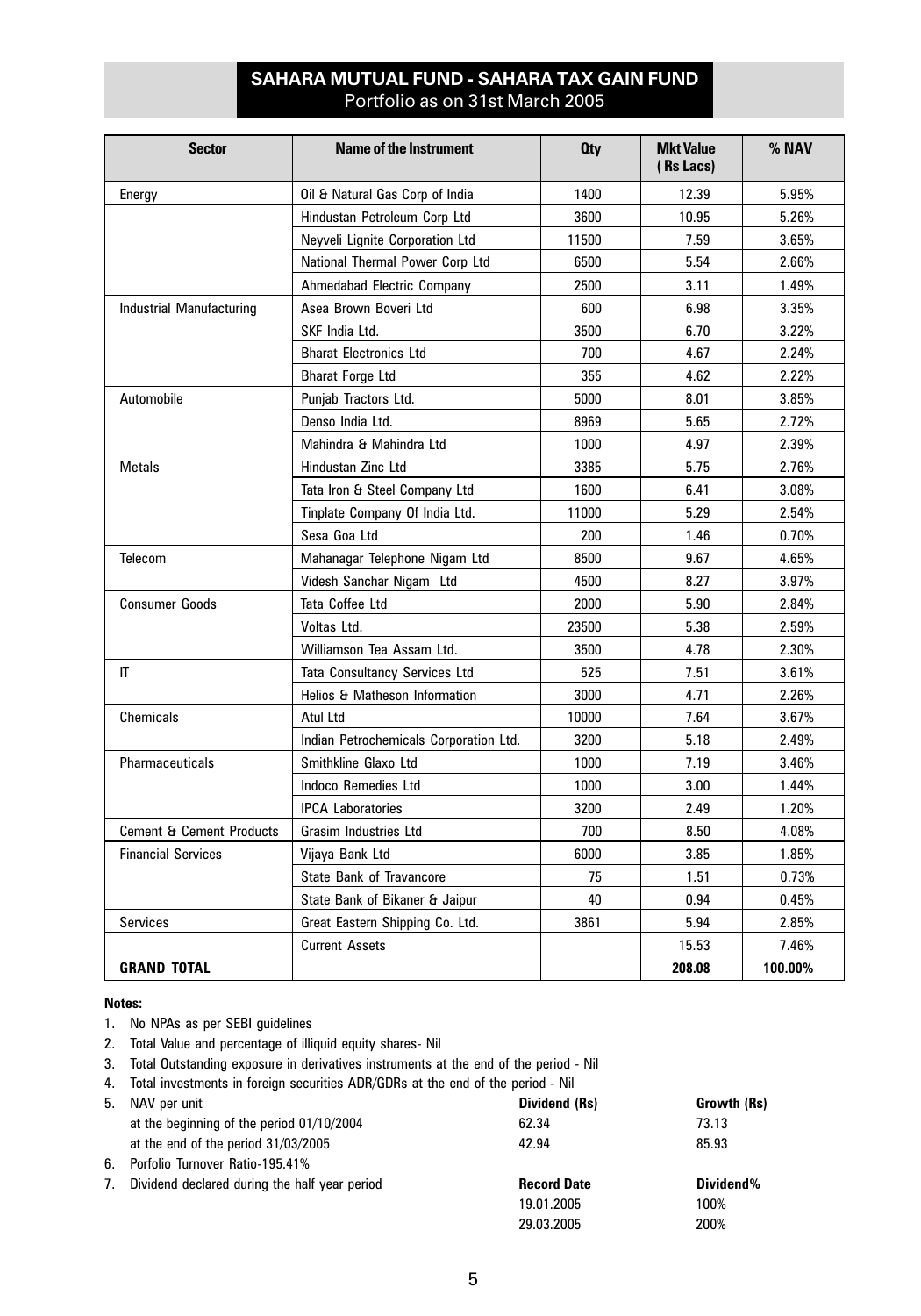## **SAHARA MUTUAL FUND - SAHARA MIDCAP FUND** Portfolio as on 31st March 2005

| <b>Sector</b>                       | <b>Name of the Instrument</b>             | <b>Oty</b> | <b>Mkt Value</b><br>(Rs Lacs) | % of Grand<br><b>Total</b> |
|-------------------------------------|-------------------------------------------|------------|-------------------------------|----------------------------|
| <b>EQUITY SHARES</b>                |                                           |            |                               |                            |
| <b>Consumer Goods</b>               | Tata Coffee Ltd                           | 49861      | 147.28                        | 5.82                       |
|                                     | Voltas Ltd.                               | 48332      | 110.63                        | 4.37                       |
|                                     | Williamson Tea Assam Ltd.                 | 72961      | 99.70                         | 3.94                       |
|                                     | EID Parry (India) Ltd.                    | 10000      | 53.37                         | 2.11                       |
|                                     | Jayshree Tea & Industries Ltd             | 16259      | 14.72                         | 0.58                       |
|                                     | Hindustan Sanitaryware Ltd                | 363        | 0.42                          | 0.02                       |
| Industrial Manufacturing            | SKF India Ltd.                            | 75000      | 143.62                        | 5.67                       |
|                                     | KSB Pumps Ltd.                            | 40000      | 98.96                         | 3.91                       |
|                                     | Engineers India Ltd.                      | 12392      | 40.52                         | 1.60                       |
|                                     | FCI OEN Connectors Ltd.                   | 8000       | 21.23                         | 0.84                       |
| Chemicals                           | <b>Gujarat Alkalies and Chemicals</b>     | 50000      | 66.97                         | 2.65                       |
|                                     | Clariant India Ltd.                       | 15000      | 38.02                         | 1.50                       |
|                                     | <b>BASF</b> India Ltd.                    | 37964      | 74.96                         | 2.96                       |
|                                     | Atul Ltd                                  | 77804      | 59.44                         | 2.35                       |
| <b>Financial Services</b>           | Tata Investment Corporation Ltd           | 36627      | 111.12                        | 4.39                       |
|                                     | South Indian Bank Ltd                     | 80000      | 51.20                         | 2.02                       |
|                                     | Lakshmi Vilas Bank Ltd                    | 15000      | 25.35                         | 1.00                       |
| Fertlizers & Pesticides             | Excel Crop Care Ltd                       | 35000      | 57.43                         | 2.27                       |
|                                     | Gujarat Narmada Valley Fert Co. Ltd       | 75000      | 51.52                         | 2.04                       |
|                                     | Zuari Industries Ltd                      | 60000      | 46.17                         | 1.82                       |
|                                     | Gujarat State Fertilisers & Chemicals Ltd | 25000      | 28.16                         | 1.11                       |
| <b>Textiles</b>                     | Indian Rayon & Industries Ltd             | 20000      | 80.45                         | 3.18                       |
|                                     | Raymond Ltd                               | 28215      | 92.20                         | 3.64                       |
| Pharmaceuticals                     | Merck Ltd                                 | 13758      | 59.27                         | 2.34                       |
|                                     | <b>IPCA Laboratories Ltd</b>              | 10000      | 30.02                         | 1.19                       |
|                                     | Glenmark Pharmaceuticals Ltd.             | 20000      | 56.63                         | 2.24                       |
|                                     | FDC Ltd.                                  | 52950      | 24.06                         | 0.95                       |
| <b>Metals</b>                       | Mahindra Ugine Steel Co Ltd               | 90000      | 91.98                         | 3.63                       |
|                                     | Tinplate Company Of India Ltd.            | 128951     | 62.08                         | 2.45                       |
| IT                                  | Tata Elxsi Ltd                            | 40000      | 73.52                         | 2.90                       |
|                                     | Helios & Matheson Information             | 40000      | 62.84                         | 2.48                       |
| <b>Cement &amp; Cement Products</b> | <b>Birla Corporation Ltd</b>              | 50000      | 90.87                         | 3.59                       |
|                                     | Century Textiles & Industries             | 20000      | 44.65                         | 1.76                       |
| Automobile                          | Sundaram Fasteners Ltd                    | 45515      | 49.81                         | 1.97                       |
|                                     | Denso India Ltd.                          | 65875      | 41.50                         | 1.64                       |
| <b>Services</b>                     | <b>Essar Shipping Ltd</b>                 | 87489      | 33.28                         | 1.31                       |
|                                     | Thomas Cook Ltd                           | 10747      | 45.35                         | 1.79                       |
| Paper                               | Tamil Nadu Newsprint & Papers             | 110500     | 64.86                         | 2.56                       |
| Energy                              | Ahmedabad Electric Company                | 46785      | 58.29                         | 2.30                       |
| Sub-Total                           |                                           |            | 2402.45                       | 94.91%                     |
| <b>Debt Instruments</b>             |                                           |            |                               |                            |
| <b>Bank Deposits</b>                |                                           |            |                               |                            |
| Bank of Maharashtra                 |                                           |            | 50.00                         | 1.98                       |
|                                     |                                           |            | 50.00                         | 1.98%                      |
| <b>Current Asset</b>                |                                           |            | 78.80                         | 3.11%                      |
| <b>GRAND TOTAL</b>                  |                                           |            | 2531.25                       | 100.00%                    |

## **Notes:**

1. No NPAs as per SEBI guidelines

2. Total Value and percentage of illiquid equity shares- Nil

3. Total Outstanding exposure in derivatives instruments at the end of the period - Nil

4. Total investments in foreign securities ADR/GDRs at the end of the period - Nil

| 5. NAV per unit                           | Dividend(Rs) | Growth (Rs) | <b>Growth Auto</b><br>Pavout(Rs) | <b>Bonus (Rs)</b> |
|-------------------------------------------|--------------|-------------|----------------------------------|-------------------|
| at the beginning of the period 31/12/2004 | 10.0000      | 10.0000     | 10.0000                          | 10.0000           |
| at the end of the period 31/03/2005       | 10.0096      | 10.0096     | 10.0096                          | 10.0096           |

6. Porfolio Turnover Ratio-207.52%

7. Dividend declared during the half year period : Nil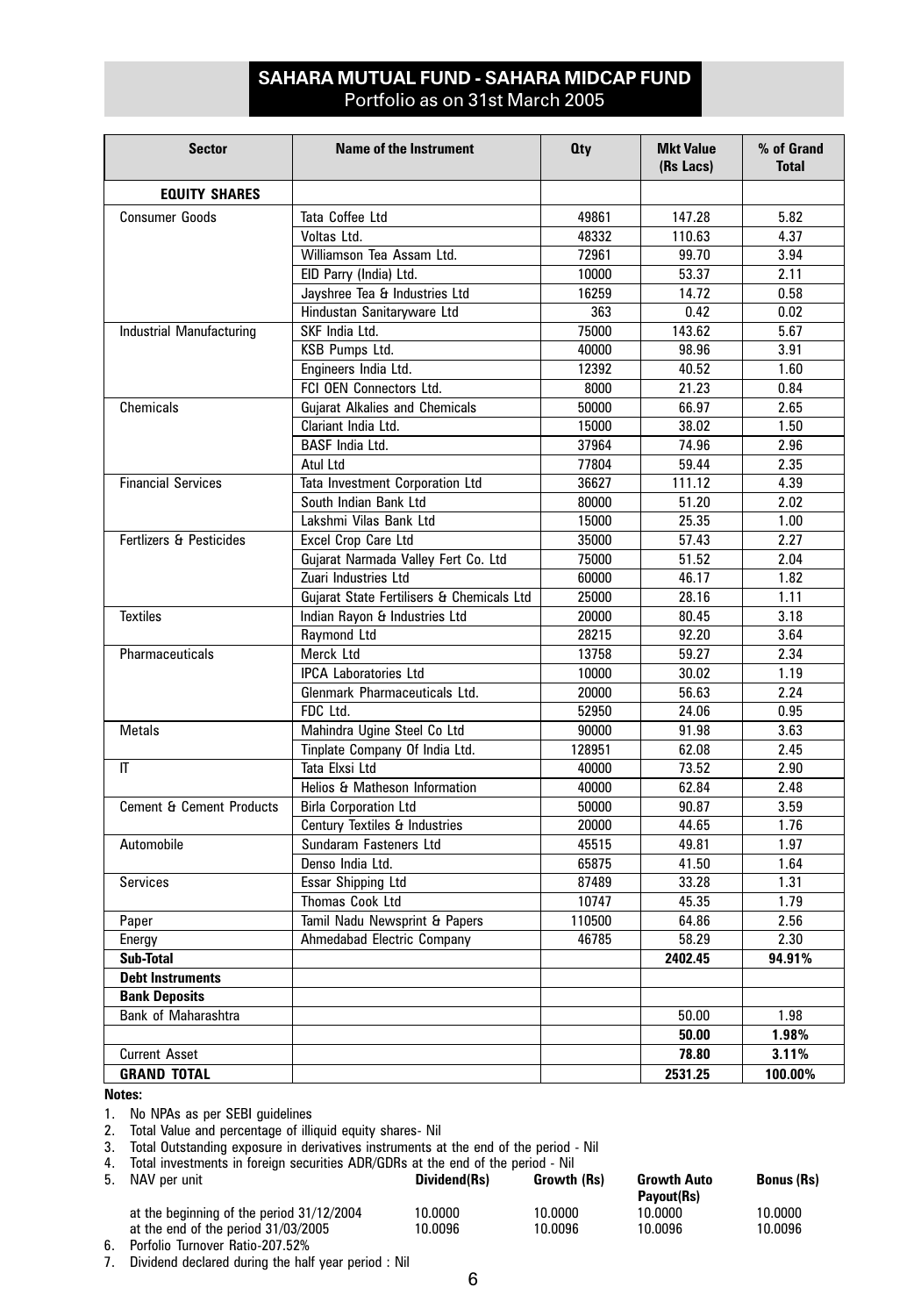## **ADDENDUM TO OFFER DOCUMENTS**

#### **The Board of Trustees have approval the following changes in the board meeting held on March 24th 2005.**

### **(A) Change in the Fund Management Team:**

The Debt Fund Management Team has been further strengthened by the induction of Mr. V. Sriram, Head - Fixed Income. Mr. V. Sriram was earlier working as Deputy General Manager with Industrial Development Bank of India .

Consequently, there has been a reallocation of Debt funds and Mr. V. Sriram will be the Fund Manager for Sahara Gilt Fund, Sahara Income Fund and Sahara Short Term Plan under Sahara Income Fund and Mr. Mahesh V Sairam will be the Fund Manager for Sahara Liquid Fund.

#### **(B) Change of Custodian for Equity Schemes :**

The custodial services for the three equity schemes viz Sahara Tax Gain Fund, Sahara Growth Fund and Sahara Mid Cap Fund have been changed from Standard Chartered Bank to HDFC Bank Ltd, w.e.f. 4th April 2005.

#### **(C) Change in the Load Structure**

The details of existing /revised Load Structure of Sahara Gilt Fund are as follows:

| <b>Particulars</b> | <b>Existing Provision</b>                                                              | <b>Revised Provision</b>                                                                           |
|--------------------|----------------------------------------------------------------------------------------|----------------------------------------------------------------------------------------------------|
| Load Structure     | Entry Load - Nil<br>Exit Load - $<$ Rs. 10 lacs : 0.50%<br>if redeemed before 6 months | Entry Load - Nil<br>Exit Load: $<$ Rs. 10 acs: 0.50%<br>if redeemed before 6 months                |
|                    | $=$ > Rs. 10 lacs : 1.25%<br>if redeemed before 1 year                                 | $=$ > Rs. 10 lacs : and < Rs 5 crs-<br>1.25% if redeemed before 1 year<br>$=$ > Rs. 5 crores : Nil |

The aforesaid change in the load structure will be applicable on a prospective basis in respect of Sahara Gilt Fund on or after May 2, 2005. The Trustees reserves the right to change / modify the Load Structure at the later date on prospective basis. All other terms and conditions of the respective schemes remain unchanged. This addendum forms an integral part of the Offer Document/ Key Information Memorandum of the respective schemes as amended from time to time.

**For Sahara Asset Management Company Private Limited** Place: Mumbai **Rajiv Shastri** Date: April 25, 2005 *Chief Executive Officer*

**Scheme classification & Objective: Sahara Gilt Fund** is an open ended gilt scheme investing 100% in Central/State government securities with a view to generate credit risk free returns and thus provide medium to long term capital gains & income distribution. **Sahara Short Term Plan** (a plan within Sahara Income Fund) is an open ended income scheme with an investment objective in consonance with the investment objective of Sahara Income Fund, however the specific objective is to generate returns that would endeavor to generate returns in line with Mibor linked short term papers with daily call/put option through investment in Debt & Debt Related Instruments (including Money Market Instruments) with residual maturity of upto two years (likely around 50%) and Debt & Debt Related Instruments with residual maturity of beyond two years (likely around 50%). **Sahara Income Fund** is an open-ended income scheme with a primary objective to generate regular income and secondary objective of capital growth through investment in debt instruments (likely around 80%) and money market and related securities (likely around 20%). **Sahara Liquid Fund** is an open ended liquid scheme with an investment objective to provide high liquidity and reasonable returns to unit holders from a portfolio of good quality debt and related instruments (likely around 30%) & Money Market Instruments (around 70%) **Sahara Growth Fund** is an open-ended scheme with an investment objective to achieve capital appreciation by investing in equity & equity related instruments (likely around 80%) and debt & money market instruments (likely around 20%). **Sahara Tax Gain Fund** is an open ended equity linked savings scheme with an investment objective to mobilize savings from a wide cross-section of people and to provide them attractive returns, security and liquidity through investments in equity & equity related instruments (likely around 85-100%). **Sahara Mid-Cap Fund** is an open ended Growth Fund with an objective to achieve long term capital growth at medium level of risks by investing primarily in mid –cap stocks The investment manager will have the discretion to invest upto 100% of the assets in the portfolio in equity market / equity related instruments (likely around 65-100) at a given point of time. **Risk Factors:** Mutual Funds and securities investments are subject to market risks and the NAV of the scheme may go up or down depending upon the factors affecting the securities market. There can be no assurance or guarantee that the Scheme objectives will be achieved. The past performance of the previous scheme, sponsor or its group affiliates is not indicative of and does not guarantee future performance of the scheme. The sponsor is not responsible or liable for any loss or shortfall resulting from the operations of the scheme beyond the initial contribution of Rs. 1 lakh made by it towards setting up of the Mutual Fund. Sahara Short Term Plan (a plan within Sahara Income Fund), Sahara Gilt Fund, Sahara Income Fund, Sahara Liquid Fund, Sahara Growth Fund, Sahara Tax Gain Fund, Sahara Mid-Cap Fund are only the names of the scheme and do not in any manner indicate either the quality of the scheme, its future prospects or the returns. **Please read the offer document before investing**. **Applicable loads:** Sahara Short Term Plan (a plan within Sahara Income Fund): Entry & Exit: NIL, Sahara Liquid Fund: Exit & Entry: NIL, Sahara Gilt Fund: Entry Load – Nil, Exit Load : < Rs. 10lacs : 0.50% if redeemed before 6 months; = > Rs. 10 lacs : and < Rs 5 crs - 1.25% if redeemed before 1 year; => Rs. 5 crores : Nil. Sahara Income fund: Entry Load-Nil, Exit Load: 0.50% for < Rs. 10 lakhs if redeemed within 6 months and NIL for >= Rs. 10 lakhs. Sahara Growth Fund: Entry Load: < Rs. 25 lakhs 2%, >= Rs. 25 lakhs but < Rs. 100 lakhs 1.50%, >= Rs. 100 lakhs NIL, Exit Load: NIL. (Investment under (SIP) & (STP), Entry load: NIL, Exit load: Normal Entry Load as per scheme if redeemed within one year). Sahara Tax Gain Fund: Entry Load 2%, Exit load: NIL. Sahara Mid-Cap Fund: Entry Load: < Rs. 25 lakhs 2.25%, >= Rs. 25 lakhs & < Rs. 100 lakhs 1.75%, >= Rs. 100 lakhs NIL, Exit Load: NIL. (Investment under (SIP) & (STP), Entry load: NIL, Exit load: Normal Entry Load as per scheme if redeemed before 12 months) **Statutory Details:** Sahara Mutual Fund has been set up as a trust under the Indian Trust Act 1882 (liability restricted to the corpus of Rs.1 lac) with M/s. Sahara India Financial Corporation Ltd as sponsor and Board of Trustees as Trust and Sahara Asset Management Company Private Limited as the Investment Manager to Sahara Mutual Fund.